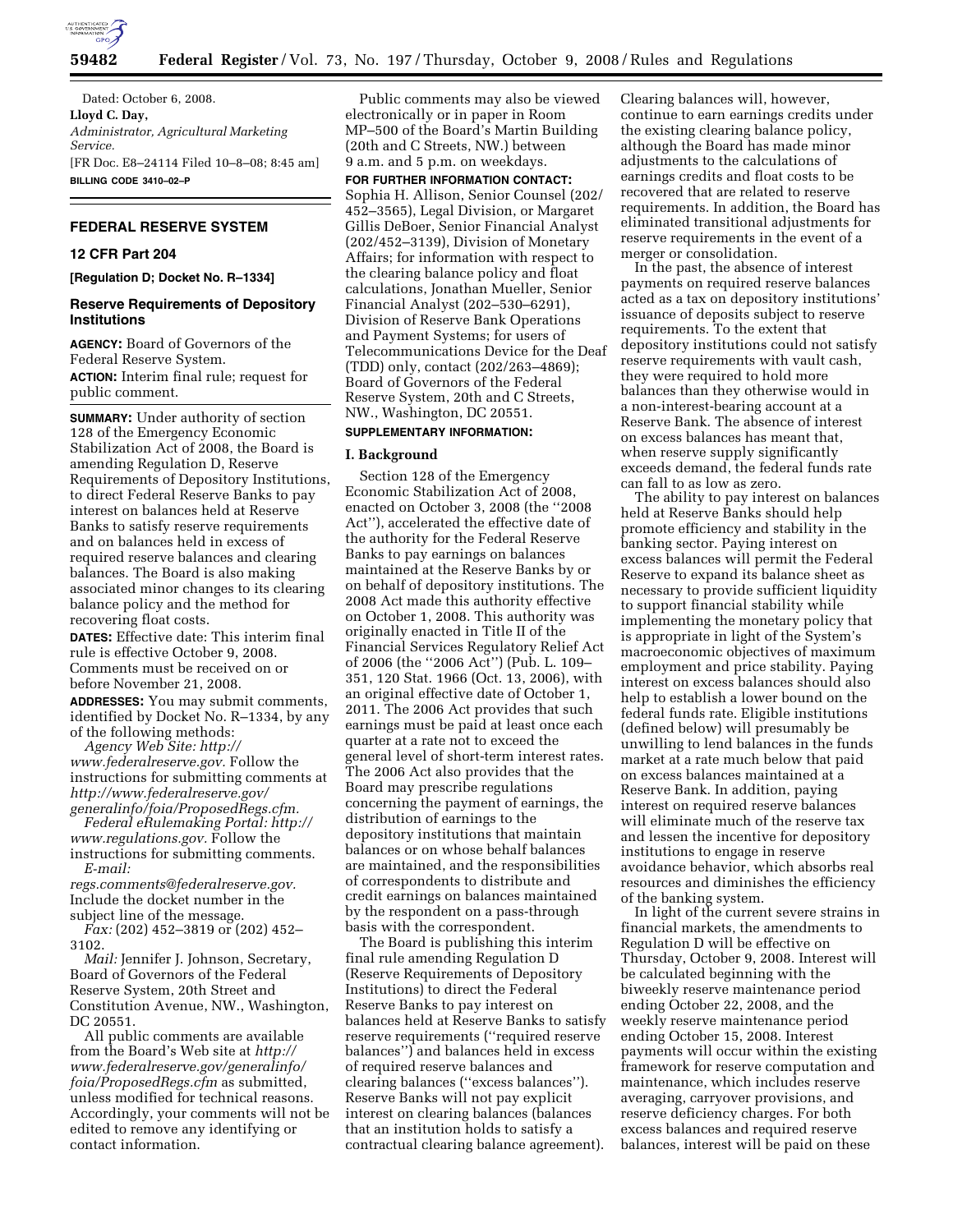balances averaged over the reserve maintenance period. This approach is consistent with the current reserves framework under which compliance with reserve requirements is measured over either a seven-day or a fourteenday reserve maintenance period, depending generally on the size of the institution. Interest will be credited to eligible institutions 15 days after the close of the maintenance period in order to apply reserve carryover provisions. Further details on the interim final rule are discussed below. Although the amendments to Regulation D are effective on October 9, the Board seeks comments on all aspects of this proposal.

#### **II. Discussion**

### *A. Eligible Institutions*

The Act permits Federal Reserve Banks to pay interest on balances held by or on behalf of ''depository institutions.'' The Act's definition of ''depository institution'' has a broader meaning than the definition of that term in section 19(b)(1)(A) of the Federal Reserve Act and Regulation D. To avoid confusion, the Board's rule uses the term ''eligible institution'' to refer to those institutions included in the 2008 Act's broader definition of ''depository institution.'' Therefore, the definition of ''eligible institution'' includes the depository institutions defined in section 19(b)(1)(A) of the Federal Reserve Act, including banks, savings associations, savings banks and credit unions that are federally insured or eligible to apply for federal insurance. ''Eligible institution'' also includes trust companies, Edge and agreement corporations, and U.S. agencies and branches of foreign banks. The definition does not include all entities for which the Reserve Banks hold accounts, such as entities for which the Reserve Banks act as fiscal agents, including Federal Home Loan Banks.

### *B. Rate*

Interest will be paid on average required reserve balances and average excess balances maintained over a reserve maintenance period. The Board has established the initial rate of interest for required reserve balances to be the average targeted federal funds rate over the reserve maintenance period less 10 basis points. Setting this rate below the targeted federal funds rate reflects the fact that federal funds loans are uncollateralized and carry some counterparty risk, whereas deposits at the Federal Reserve Banks are free from such risk. Therefore, establishing some spread below the funds rate reflects the

risk-free nature of a deposit at the central bank. The choice of 10 basis points is approximately equal to the average spread between the overnight rate on repurchase agreements secured by general Treasury collateral and the overnight rate on federal funds in recent years but prior to the onset of the current financial turmoil.

The Board has established the rate of interest for excess balances to be the lowest targeted federal funds rate during the reserve maintenance period less 75 basis points. The Board believes the rate on excess balances should be set sufficiently low to provide an incentive for eligible institutions to trade funds in excess of required reserve balances and clearing balances in the federal funds market, but to provide a disincentive to trade funds at rates far below the targeted federal funds rate. The Board may adjust the formula for the interest rate on excess balances in light of experience and evolving market conditions. Basing the rate on excess balances on the lowest rate, rather than the average rate, for the reserve maintenance period will support the funds rate better during periods when the Federal Open Market Committee eases monetary policy. If the average targeted rate were used, then during a maintenance period in which policy was eased, the rate on excess balances might be too close—or even above—the new targeted rate.

#### *C. Treatment of Correspondent Balances*

*Balances that earn interest.*  Correspondents provide various services to respondent institutions, such as check and cash services. Under the Federal Reserve Act and Regulation D, certain respondents may also elect to pass their required reserve balances through their correspondents to the Federal Reserve Banks for the purposes of satisfying reserve requirements, rather than holding balances directly with a Reserve Bank. A pass-through correspondent is responsible for holding sufficient balances in its account at the Reserve Bank to satisfy its own required reserve balance, its own clearing balance (if any), and the aggregate required reserve balances of its respondents. In addition, certain institutions may act as pass-through correspondents under the Federal Reserve Act and Regulation D even though they are not themselves ''eligible institutions'' under this interim final rule, such as Federal Home Loan Banks.

Under the interim final rule, the Reserve Banks will pay interest on required reserve balances maintained by or on behalf of an eligible institution, even if the pass-through correspondent

for the eligible institution is itself not an eligible institution. In the case of a passthrough correspondent that is not an eligible institution, the required reserve balances held in the correspondent's account will be solely those held to meet its respondent's reserve requirements. Where the pass-through correspondent is an eligible institution, the required reserve balances in the correspondent's account may include those balances held by the correspondent to meet its own reserve requirement, if any, as well as those held to meet its respondent's reserve requirements.

The interim final rule also provides that the Reserve Banks will pay interest on excess balances held by or on behalf of eligible institutions, even if the passthrough correspondent for the eligible institution is itself not an eligible institution but has excess balances in its account. Without imposing additional reporting or accounting requirements, Reserve Banks cannot determine whether all or part of the excess balances in a pass-through correspondent's account at a Reserve Bank are held on behalf of respondents. In light of this problem, and in order to avoid imposing additional reporting or accounting burdens, the interim final rule deems all of the excess balances held in the account of a pass-through correspondent that is not an eligible institution to be held on behalf of that correspondent's respondents. Accordingly, all interest received on excess balances by such pass-through correspondents are attributable solely to the excess balances of their respondents.1 This provision enables pass-through correspondents and respondents to continue to negotiate the structure of their contractual relationships with maximum flexibility, including negotiations regarding the appropriate distribution of earnings received on behalf of respondent balances.

The Board requests comment on any alternative methods of determining whether all or part of the excess

<sup>1</sup>This provision is similar to others in Regulation D regarding the extent to which the Reserve Bank considers balances to belong to one institution for purposes of the account relationship, even though the funds of more than one institution may be involved. Under Regulation D, the balances in the pass-through correspondent's account are treated as being the property only of the correspondent for purposes of the relationship between the correspondent and the Reserve Bank (12 CFR  $204.3(i)(2)$ ). This provision means that the Reserve Bank's debtor-creditor relationship is solely with the pass-through correspondent and not with any of the correspondent's respondents, even though the funds in the correspondent's account may include the passed-through required reserve balances of one or more respondents.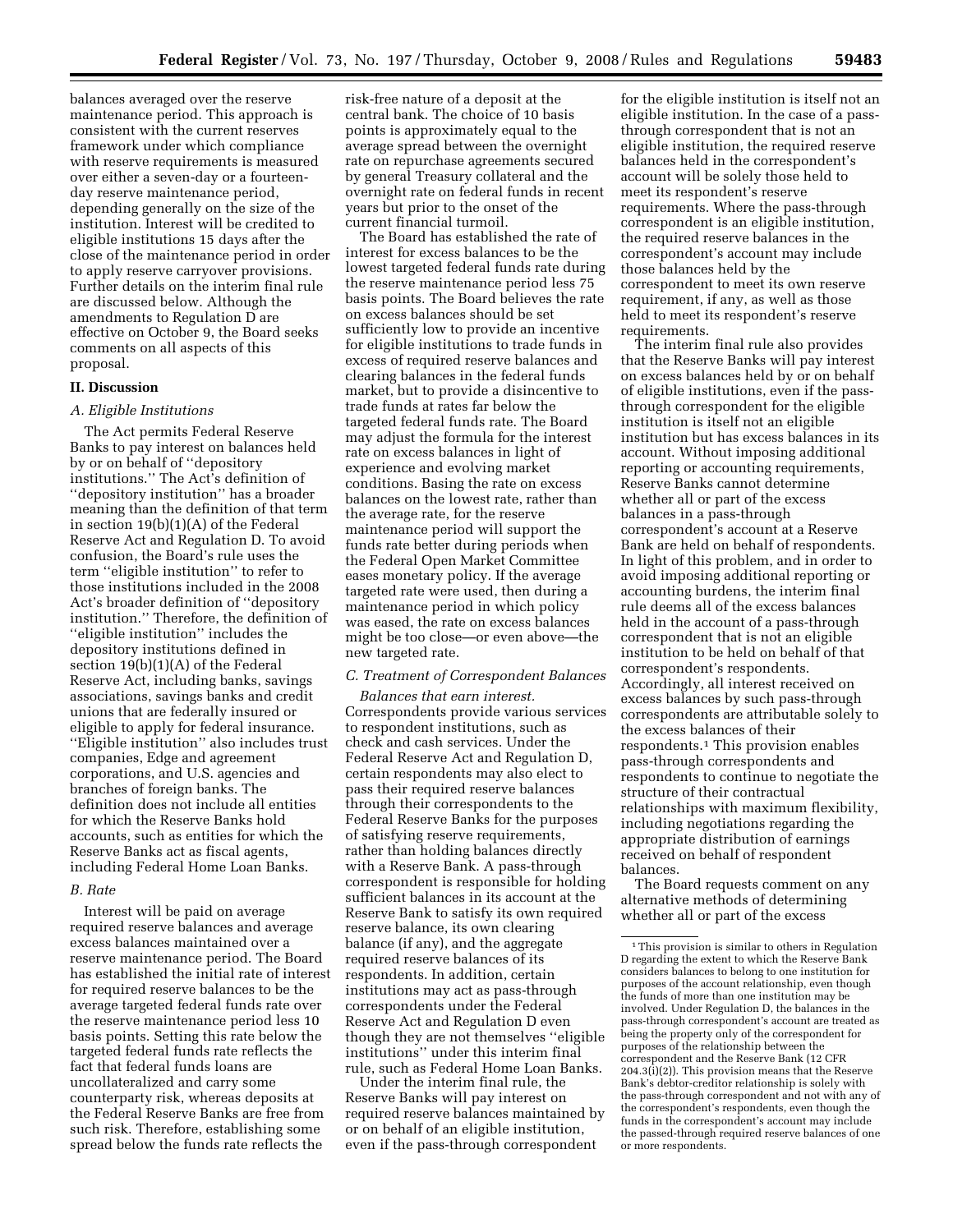balances in a pass-through correspondent's account at a Federal Reserve Bank are held on behalf of a respondent when the correspondent itself is not an eligible institution. For example, would it be feasible for a passthrough correspondent to report to the Federal Reserve the amount or proportion of its excess balances that are held on behalf of respondents? Should the Board require pass-through correspondents to certify that all or a specified portion of the excess balances in its Reserve Bank account are held on behalf of its respondents? Should the Board require all balances held by a pass-through correspondent on behalf of its respondent institutions to be held in a segregated account separate from the correspondent's other funds? Would a pass-through correspondent that was not an eligible institution be able to track respondent balances such that it could determine what proportion of its balances in its Reserve Bank account are held on behalf of its respondents? Alternately, would it be reasonable for the Board to assume that none of the pass-through correspondent's excess balances are held on behalf of a respondent?

*Passing back of interest to respondents.* The interim final rule provides that a pass-through correspondent may pass back to its respondent the interest paid on balances held on behalf of that respondent, but it is not required to do so. Permitting, but not requiring, the pass-back of interest earnings is consistent with the treatment of reserve deficiency charges in Regulation D. The Reserve Bank assesses a deficiency charge to the account of the pass-through correspondent for any deficiency in its account balances, even if the deficiency is attributable to a respondent. It is left to the pass-through correspondent to determine whether to assess a deficiency charge on the respondent, or whether to make any adjustments in other aspects of the correspondentrespondent relationship to deal with attribution of deficiency and other charges.

This approach also avoids interfering with existing arrangements between pass-through correspondents and respondents for services, including sweep arrangements or compensating balance requirements. Correspondent banks typically structure their respondent relationships in myriad ways, depending on a number of factors, such as services provided or balances held. Respondents may adjust the level of balances held with a correspondent in response to changes in the rates paid to them or other factors. Respondents

that are not satisfied with their existing arrangements with a correspondent may take steps to renegotiate the terms of the relationship or even seek another correspondent.

The Board requests comment on whether it should require, rather than permit, pass-through correspondents to pass back to their respondents the interest payments on balances held on behalf of those respondents. Would that requirement significantly interfere with existing correspondent-respondent arrangements? Would pass-through correspondents be able to track respondent balances such that they could determine how to allocate the interest among their respondents? How would the Federal Reserve ensure that all interest belonging to a respondent had in fact been passed back?

*Exemption from Regulation Q.* Many eligible institutions are subject to statutory and regulatory prohibitions against payment of interest on demand deposits (*see, e.g.*, 12 U.S.C. 461(i); Regulation Q (Prohibition Against Payment of Interest on Demand Deposits), 12 CFR part 217)). The 2006 Act, however, expressly authorizes the Board to prescribe regulations to allow pass-through correspondents to pass interest back to respondents. Congress therefore contemplated that passthrough correspondents could pass back part or all of the interest received in a correspondent's Reserve Bank account to its respondents, even though the payment of interest on demand deposit accounts is still otherwise prohibited. The interim final rule, therefore, clarifies that when a pass-through correspondent passes back to its respondent interest paid on balances held on behalf of that respondent, such a payment is not a payment of interest on a demand deposit for purposes of Regulation Q.

### *D. Transitional Adjustments in Mergers*

The Board is eliminating the provisions in Regulation D relating to merger-related adjustments to reserve requirements.2 These provisions, currently set forth in § 204.4 of the regulation, were originally intended to phase-in the burden associated with the higher reserve requirements that result from a merger or consolidation of depository institutions. When two or more separate institutions merge or consolidate into a single institution, the surviving institution typically has a reserve requirement that is higher than

the sum of the reserve requirements of the merging institutions. The requirement is higher because the merged institution receives only one low reserve tranche and one exemption amount, while, prior to the merger, each institution had a low reserve tranche and an exemption amount.3 Section 204.4 of Regulation D permits a phasein of the higher reserve tax associated with a merger or consolidation over seven quarters. Interest on required reserve balances offers a much more effective method to address the reserve tax associated with mergers or consolidations because the interest earned essentially eliminates the additional tax. Moreover, the length of the adjustment period is sufficiently long that many institutions become part of subsequent mergers, resulting in significant complexities in required reserves calculations. The Board believes that paying interest on required reserve balances effectively negates the need for the complex adjustment provisions and therefore has deleted them in the interim final rule.

#### *E. Clearing Balance Policy Adjustments*

Clearing balances provide a way for depository institutions to hold additional balances at the Reserve Banks to meet their clearing needs. These balances currently earn implicit interest in the form of earnings credits that can be used to cover the cost of Federal Reserve priced services. Under the current methodology for pricing Federal Reserve services, the level of clearing balances affect both costs and revenues for Federal Reserve priced services.

In light of the revisions to Regulation D, the Board has approved two related changes to the method in which earnings credits are calculated, along with a similar change to the method in which float costs to be recovered are computed. These changes discontinue practices related to reserve requirements that are no longer necessary. These adjustments previously had been made to ensure that respondents viewed balances at the Federal Reserve Banks and balances at a private-sector correspondent as equivalent.

The first earnings credit adjustment, called the ''imputed reserve requirement adjustment,'' imputes a marginal reserve requirement ratio of 10 percent to the Reserve Banks because a private-sector correspondent would be required to

<sup>2</sup>Adjustments associated with mergers completed prior to October 9, 2008, will be left in place, but no new adjustments would be issued on or after October 9, 2008.

<sup>3</sup>The exemption amount is the amount of an institution's reservable liabilities that are subject to a zero-percent reserve requirement; currently it is set at \$10.3 million. The low reserve tranche is the amount of an institution's reservable liabilities that is subject to the three-percent reserve requirement ratio; currently, it is set at 44.4 million.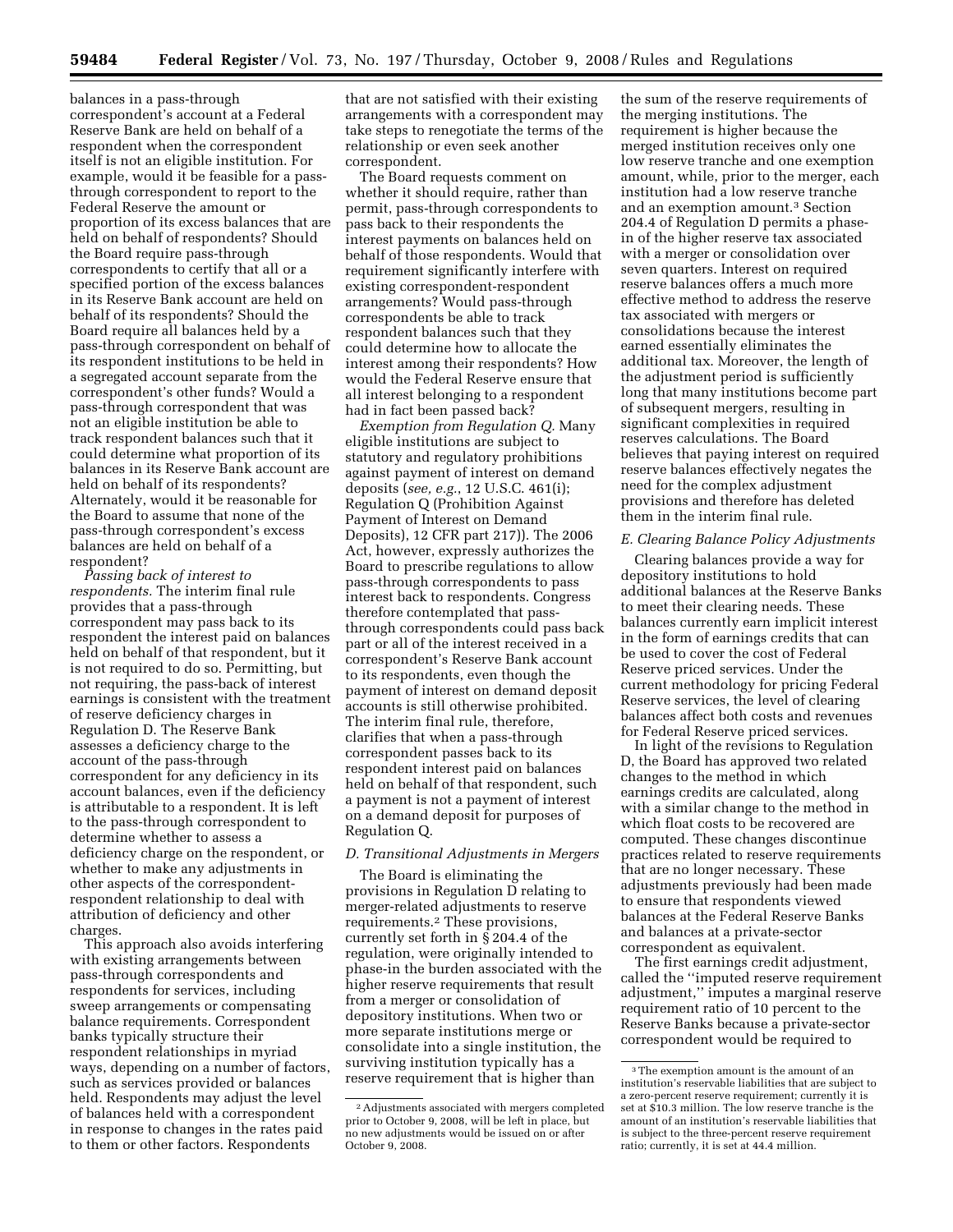hold reserves against a respondent's balance. If the correspondent had a marginal reserve requirement ratio of 10 percent, then it would grant credits to the respondent based on only 90 percent of the respondent's balance because it would have to hold the remaining 10 percent in the form of non-interestearning reserves. The Board has eliminated this adjustment because the reserves on the respondent's balance would now earn interest at the rate on required reserve balances.

The second earnings credit adjustment, called the ''marginal reserve requirement adjustment,'' adjusts for the fact that the respondent could deduct the balance held at a correspondent, but not at the Reserve Bank, from its reservable liabilities. The reserve requirement reduction is equal to the respondent's marginal reserve requirement ratio multiplied by the balance at the correspondent. This reduction has value to the respondent when it frees up balances that can be invested in interest-bearing instruments, such as a federal funds loan. The Board has eliminated this adjustment because the respondent will now be indifferent between holding balances at the Reserve Bank, and earning the rate on required reserves, or maintaining the balance at a private-sector correspondent, taking the due from deduction, and investing those funds.

The Board has also eliminated the imputed reserve requirement adjustment and adjustment for cash items in the process of collection that is applied when measuring float costs to be recovered by Federal Reserve priced services. The Reserve Banks will now have to recover 100 percent of float costs. Previously, floats costs recovered by priced services were reduced by 10 percent. The adjustment imputed a reserve requirement to the Reserve Bank, but it also allowed the Reserve Banks to adjust the imputed required reserves by the adjustment for cash items. This approach mirrored that of a private-sector correspondent. There is no longer a need to impute a reserve requirement to the Reserve Banks because the private-sector correspondent will now earn interest on its required reserve balance. As a result, the Reserve Banks are no longer entitled to an adjustment for cash items.

# **Administrative Procedure Act**

In accordance with the Administrative Procedure Act (''APA'') section 553(b) (5 U.S.C. 553(b)), the Board finds, for good cause, that providing notice and an opportunity for public comment before the effective date of this rule would be contrary to

the public interest. In addition, pursuant to APA section 553(d) (5 U.S.C. 553(d)), the Board finds good cause for making this amendment effective without 30 days advance publication. The Board has adopted this rule in light of, and to help address, the continuing unusual and exigent circumstances in the financial markets. This rule provides tools for carrying out monetary policy more effectively. Thus, the Board believes that any delay in implementing the rule would prove contrary to the public interest and would be contrary to Congress's intent in accelerating the Board's authority to use these new tools to help address current market conditions. The Board is requesting comment on all aspects of the rule and will make any changes that it considers appropriate or necessary after review of any comments received.

## **Regulatory Flexibility Act**

The Regulatory Flexibility Act requires an agency that is issuing a final rule to prepare and make available a regulatory flexibility analysis that describes the impact of the final rule on small entities. 5 U.S.C. 603(a). The Regulatory Flexibility Act provides that an agency is not required to prepare and publish a regulatory flexibility analysis if the agency certifies that the final rule will not have a significant economic impact on a substantial number of small entities. 5 U.S.C. 605(b).

Pursuant to section 605(b), the Board certifies that this interim final rule will not have a significant economic impact on a substantial number of small entities. The rule implements a program for paying interest on certain balances held by eligible institutions at the Federal Reserve Banks and will benefit small institutions that receive such interest. There are no new reporting, recordkeeping, or other compliance requirements associated with this rule.

#### **Paperwork Reduction Act**

In accordance with the Paperwork Reduction Act (44 U.S.C. 3506; 5 CFR part 1320 Appendix A.1), the Board has reviewed the interim final rule under authority delegated to the Board by the Office of Management and Budget. The rule contains no collections of information pursuant to the Paperwork Reduction Act.

#### **Plain Language**

Section 772 of the Gramm-Leach-Bliley Act requires the Board to use ''plain language'' in all proposed and final rules. In light of this requirement, the Board has sought to present the interim final rule in a simple and straightforward manner. The Board

invites comment on whether the Board could take additional steps to make the rule easier to understand.

## **List of Subjects in 12 CFR Part 204**

Banks, banking, Reporting and recordkeeping requirements.

## **Authority and Issuance**

■ For the reasons set forth in the preamble, the Board is amending 12 CFR part 204 as follows:

# **PART 204—RESERVE REQUIREMENTS OF DEPOSITORY INSTITUTIONS (REGULATION D)**

■ 1. The authority citation for part 204 continues to read as follows:

**Authority:** 12 U.S.C. 248(a), 248(c), 371a, 461, 601, 611, and 3105.

■ 2. Section 204.4 is removed and reserved.

#### **§ 204.4 [Reserved]**

■ 3. Section 204.10 is added to read as follows:

### **§ 204.10 Payment of interest on balances.**

(a) *Payment of interest*. The Federal Reserve Banks shall pay interest on balances maintained at Federal Reserve Banks by or on behalf of an eligible institution as provided in this section and under such other terms and conditions as the Board may prescribe.

(b) *Rate*. Except as provided in paragraph (c) of this section, Federal Reserve Banks shall pay interest at the following rates—

(1) For required reserve balances, at the average targeted federal funds rate over the reserve maintenance period less 10 basis points; and

(2) For excess balances, at the lowest targeted federal funds rate during the reserve maintenance period less 75 basis points.

(c) *Pass-through balances*. Any excess balance held by a pass-through correspondent that is not an eligible institution is deemed to be held on behalf of the pass-through correspondent's respondents. A passthrough correspondent may pass back to its respondent interest paid on balances held on behalf of that respondent. Such a payment is not a payment of interest on a demand deposit for purposes of Part 217 of this chapter (Regulation Q).

(d) *Definitions*. For purposes of this section—

(1) *Clearing balance* means the amount that an eligible institution holds to satisfy a contractual clearing balance agreement with a Federal Reserve Bank, in addition to any required reserve balance.

(2) *Eligible institution* means—